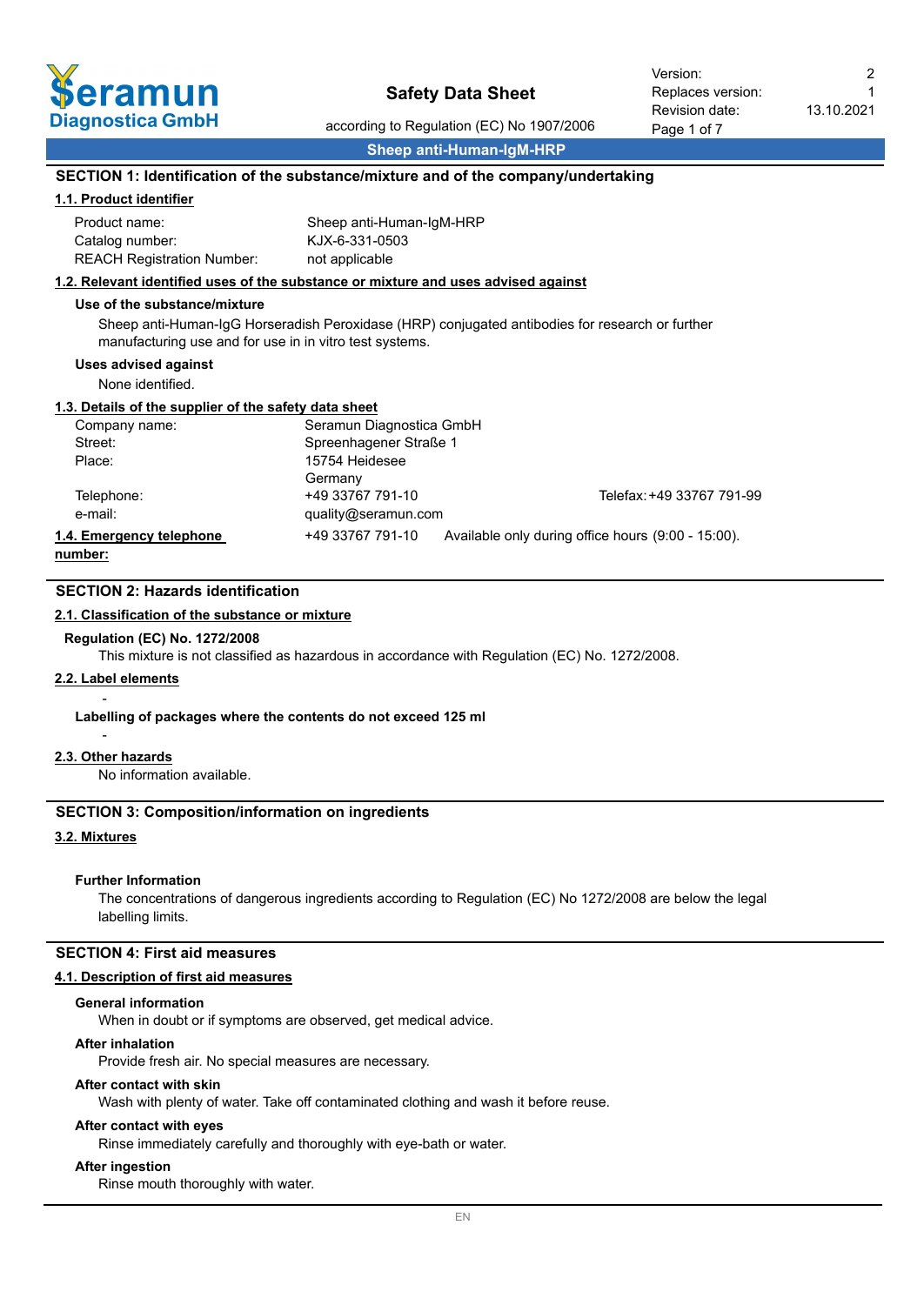

according to Regulation (EC) No 1907/2006

**Sheep anti-Human-IgM-HRP**

#### **4.2. Most important symptoms and effects, both acute and delayed**

No information available.

#### **4.3. Indication of any immediate medical attention and special treatment needed**

Treat symptomatically.

# **SECTION 5: Firefighting measures**

#### **5.1. Extinguishing media**

#### **Suitable extinguishing media**

Co-ordinate fire-fighting measures to the fire surroundings. Suitable extinguishing media: Water mist, Water spray, Dry extinguishing powder, Carbon dioxide (CO2).

#### **Unsuitable extinguishing media**

None identified.

#### **5.2. Special hazards arising from the substance or mixture**

Non-flammable.

#### **5.3. Advice for firefighters**

In case of fire: Wear self-contained breathing apparatus. Co-ordinate fire-fighting measures to the fire surroundings.

#### **Additional information**

Collect contaminated fire extinguishing water separately. Do not allow entering drains or surface water.

### **SECTION 6: Accidental release measures**

#### **6.1. Personal precautions, protective equipment and emergency procedures**

#### **General measures**

Use personal protection equipment.

### **6.2. Environmental precautions**

Do not allow to enter into surface water or drains.

# **6.3. Methods and material for containment and cleaning up**

## **Other information**

Wipe up with absorbent material (eg. cloth, fleece). Wash with plenty of water.

## **6.4. Reference to other sections**

Safe handling: see section 7 Personal protection equipment: see section 8 Disposal: see section 13

# **SECTION 7: Handling and storage**

# **7.1. Precautions for safe handling**

#### **Advice on safe handling**

Use only in accordance to the manual.

#### **Advice on protection against fire and explosion**

No special fire protection measures are necessary.

#### **7.2. Conditions for safe storage, including any incompatibilities**

#### **Requirements for storage rooms and vessels**

Keep container tightly closed.

#### **Hints on joint storage**

Do not store together with: Oxidizing agent.

#### **Further information on storage conditions**

Observe directions on the label. storage temperature: at <= -18 °C

#### **7.3. Specific end use(s)**

Use only in accordance to the manual.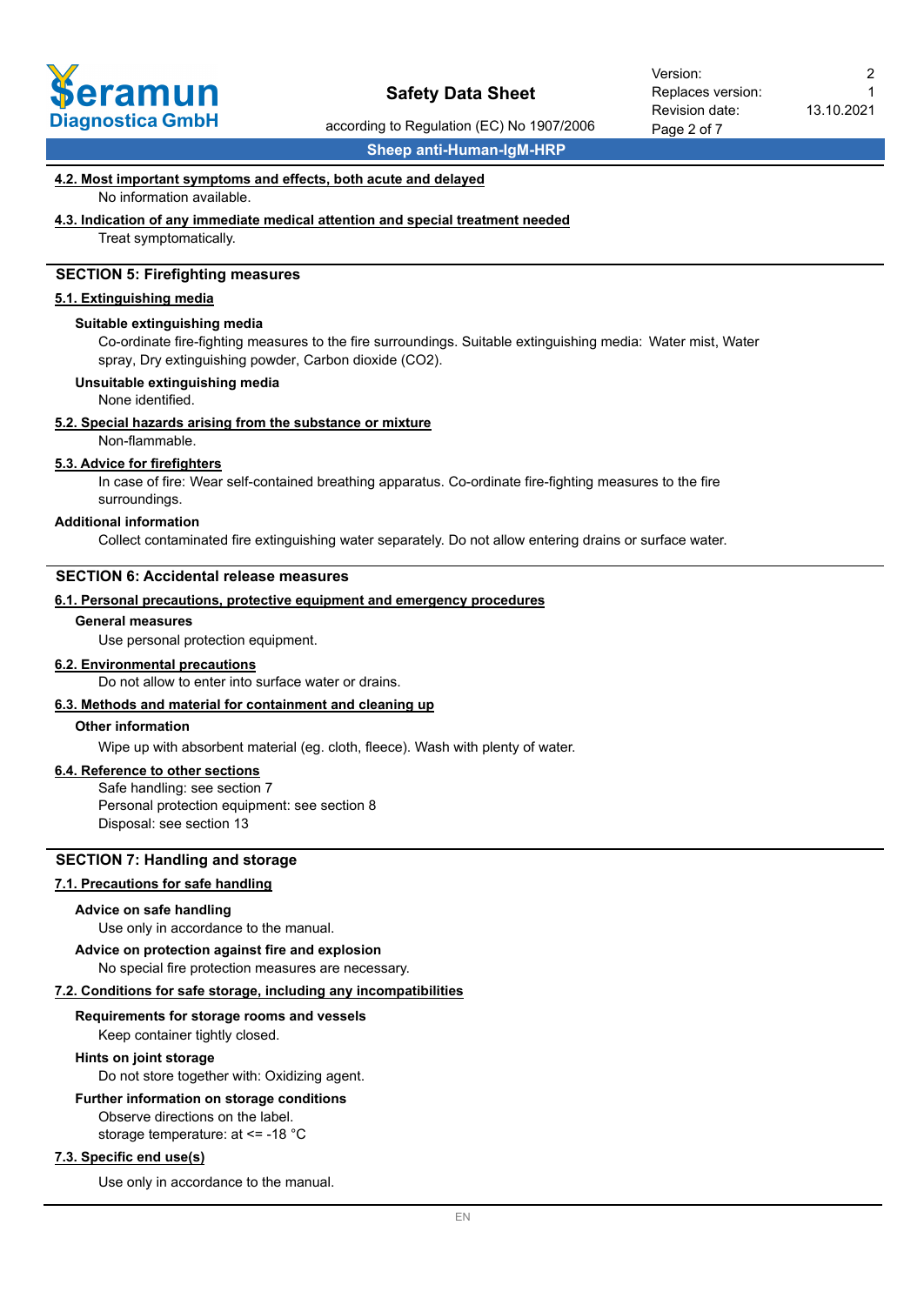

Page 3 of 7 Revision date: Replaces version: Version: 2

according to Regulation (EC) No 1907/2006

**Sheep anti-Human-IgM-HRP**

# **SECTION 8: Exposure controls/personal protection**

## **8.1. Control parameters**

#### **Exposure limits (EH40)**

| CAS No  | Substance | ppm | mg/m <sup>3</sup> | fibres/ml | Category      | Origin     |
|---------|-----------|-----|-------------------|-----------|---------------|------------|
| 57-50-1 | Sucrose   |     | 10 <sub>l</sub>   |           | TWA (8 h)     | <b>WEL</b> |
|         |           |     | 20                |           | STEL (15 min) | <b>WEL</b> |

### **8.2. Exposure controls**

#### **Protective and hygiene measures**

Take off contaminated clothing. Wash hands before breaks and after work. When using do not eat, drink, smoke, sniff. General industrial hygiene practice.

#### **Eye/face protection**

Wear eye protection/face protection. Eye protection: not required.

#### **Hand protection**

Chemical protective gloves must meet the requirements of European standard EN 374. The quality of the protective gloves resistant to chemicals must be chosen as a function of the specific working place concentration and quantity of hazardous substances. The following materials are suitable for protective gloves (permeation time > 480 min):

NBR (Nitrile rubber); >= 0.11 mm thickness

Take recovery periods for skin regeneration.

#### **Skin protection**

Use of protective clothing. The type of personal protection equipment has to be chosen based on the concentration and amount of the dangerous substance at the workplace.

#### **Respiratory protection**

In case of inadequate ventilation wear respiratory protection. Respiratory protection not required.

#### **Environmental exposure controls**

Do not allow to enter into surface water or drains.

# **SECTION 9: Physical and chemical properties**

# **9.1. Information on basic physical and chemical properties**

| Physical state:<br>Colour:                                    | liquid<br>light orange |
|---------------------------------------------------------------|------------------------|
| Odour:                                                        | odourless              |
| pH-Value (at 20 °C):                                          | $7.2 - 7.6$            |
| Changes in the physical state                                 |                        |
| Melting point:                                                | not determined         |
| Boiling point or initial boiling point and<br>boiling range:  | 100 °C                 |
| Flash point:                                                  | not determined         |
| <b>Flammability</b>                                           |                        |
| Solid/liquid:                                                 | not determined         |
| Gas:                                                          | not applicable         |
| <b>Explosive properties</b><br>The product is not: Explosive. |                        |
| Lower explosion limits:                                       | not determined         |
| Upper explosion limits:                                       | not determined         |
| <b>Self-ignition temperature</b>                              |                        |
| Solid:                                                        | not applicable         |
| Gas:                                                          | not applicable         |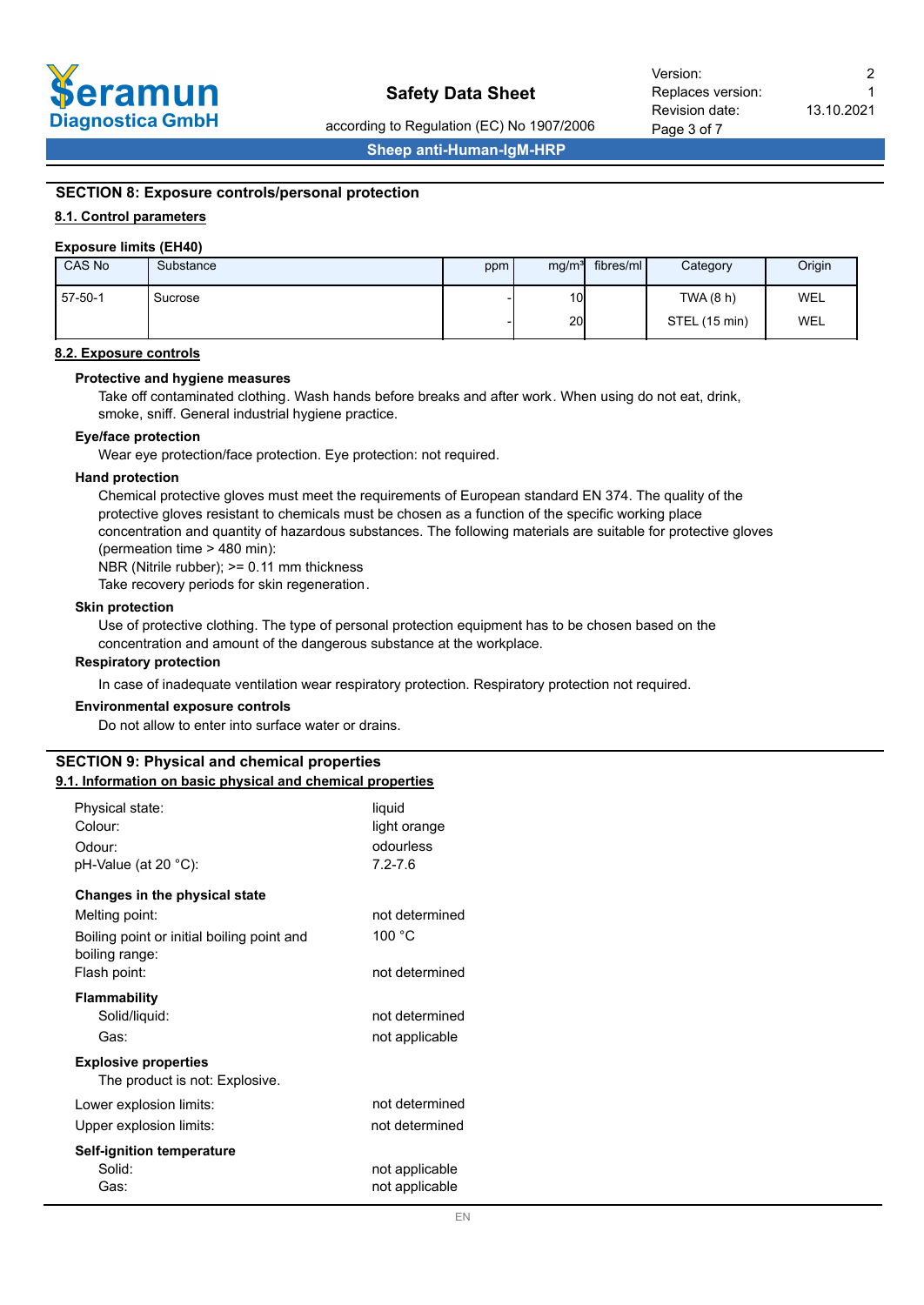

according to Regulation (EC) No 1907/2006

13.10.2021 1

|                                                | <b>Sheep anti-Human-IgM-HRP</b> |  |
|------------------------------------------------|---------------------------------|--|
| Decomposition temperature:                     | not determined                  |  |
| <b>Oxidizing properties</b><br>Not oxidising.  |                                 |  |
| Vapour pressure:                               | not determined                  |  |
| Density (at 20 °C):                            | 1.0100 $g/cm3$                  |  |
| Water solubility:                              | completely miscible             |  |
| Solubility in other solvents<br>not determined |                                 |  |
| Partition coefficient n-octanol/water:         | not determined                  |  |
| Viscosity / dynamic:                           | not determined                  |  |
| Relative vapour density:                       | not determined                  |  |
| Evaporation rate:                              | not determined                  |  |
| 9.2. Other information                         |                                 |  |
| Solid content:                                 | not determined                  |  |

## **SECTION 10: Stability and reactivity**

#### **10.1. Reactivity**

This material is considered to be non-reactive under normal use conditions.

#### **10.2. Chemical stability**

The product is stable under storage at normal ambient temperatures.

# **10.3. Possibility of hazardous reactions**

No known hazardous reactions.

#### **10.4. Conditions to avoid**

Keep away from heat. Stable under recommended storage and handling conditions.

# **10.5. Incompatible materials**

Oxidizing agent

# **10.6. Hazardous decomposition products**

No known hazardous decomposition products.

#### **SECTION 11: Toxicological information**

#### **11.1. Information on hazard classes as defined in Regulation (EC) No 1272/2008**

#### **Acute toxicity**

Based on available data, the classification criteria are not met.

#### **Irritation and corrosivity**

Based on available data, the classification criteria are not met.

#### **Sensitising effects**

Based on available data, the classification criteria are not met.

#### **Carcinogenic/mutagenic/toxic effects for reproduction**

Based on available data, the classification criteria are not met.

#### **STOT-single exposure**

Based on available data, the classification criteria are not met.

#### **STOT-repeated exposure**

Based on available data, the classification criteria are not met.

# **Aspiration hazard**

Based on available data, the classification criteria are not met.

#### **Additional information on tests**

The mixture is classified as not hazardous according to regulation (EC) No 1272/2008 [CLP].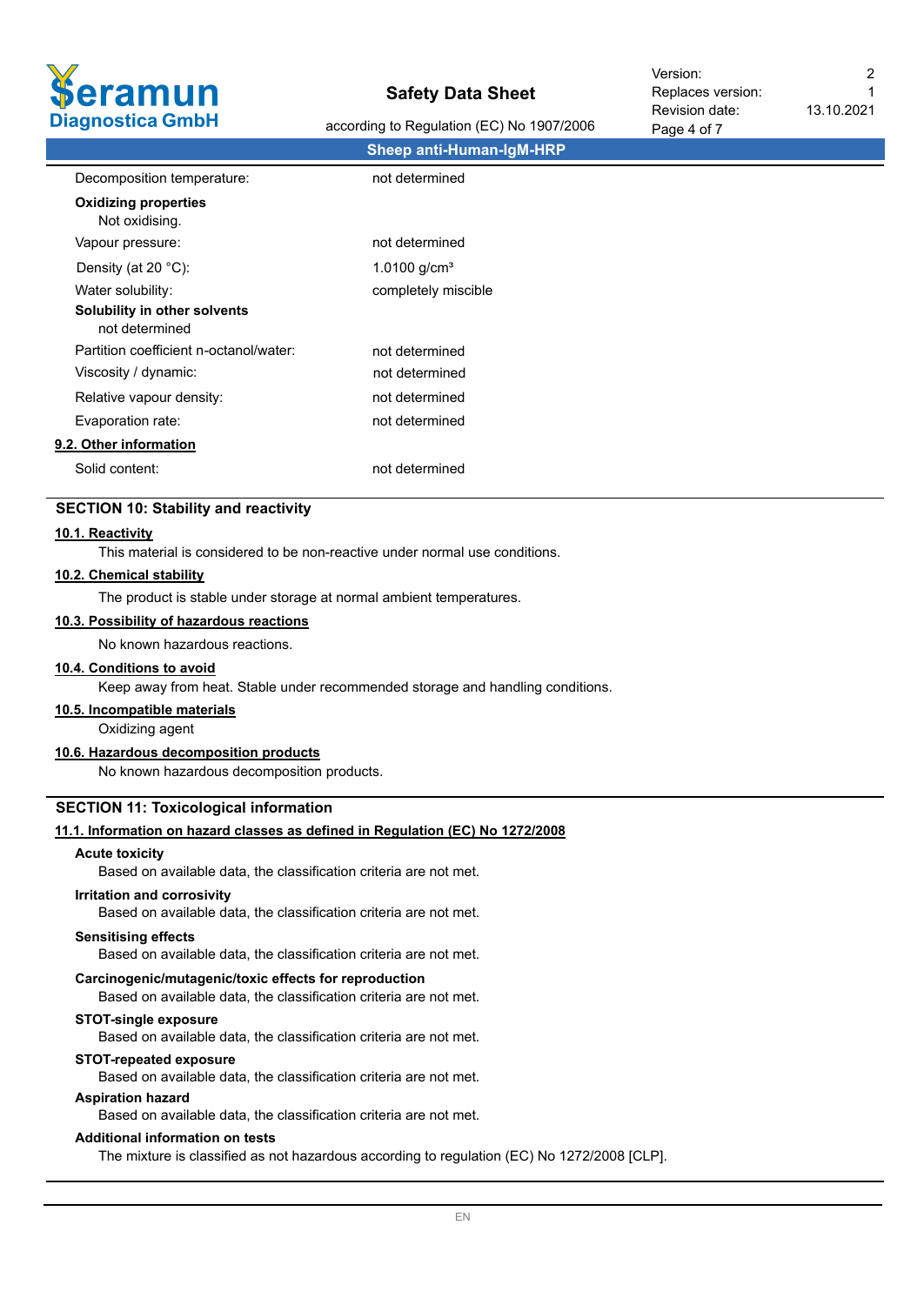

Page 5 of 7 Revision date: Replaces version: Version: 2

13.10.2021

1

according to Regulation (EC) No 1907/2006

**Sheep anti-Human-IgM-HRP**

## **SECTION 12: Ecological information**

### **12.1. Toxicity**

# The product is not: Ecotoxic.

**12.2. Persistence and degradability**

The product has not been tested.

# **12.3. Bioaccumulative potential**

No indication of bioaccumulation potential.

#### **12.4. Mobility in soil**

The product has not been tested.

### **12.5. Results of PBT and vPvB assessment**

The substances in the mixture do not meet the PBT/vPvB criteria according to REACH, annex XIII.

#### **12.7. Other adverse effects**

No information available.

#### **Further information**

Avoid release to the environment. There are no data available on the mixture itself.

### **SECTION 13: Disposal considerations**

## **13.1. Waste treatment methods**

#### **Disposal recommendations**

Dispose of waste according to applicable legislation.

## **List of Wastes Code - residues/unused products**

160509 WASTES NOT OTHERWISE SPECIFIED IN THE LIST; gases in pressure containers and discarded chemicals; discarded chemicals other than those mentioned in 16 05 06, 16 05 07 or 16 05 08

#### **List of Wastes Code - used product**

WASTES NOT OTHERWISE SPECIFIED IN THE LIST; gases in pressure containers and discarded chemicals; discarded chemicals other than those mentioned in 16 05 06, 16 05 07 or 16 05 08 160509

## **List of Wastes Code - contaminated packaging**

WASTE PACKAGING; ABSORBENTS, WIPING CLOTHS, FILTER MATERIALS AND PROTECTIVE CLOTHING NOT OTHERWISE SPECIFIED; packaging (including separately collected municipal packaging waste); plastic packaging 150102

#### **Contaminated packaging**

Wash with plenty of water. Completely emptied packages can be recycled.

# **SECTION 14: Transport information**

#### **Land transport (ADR/RID)**

| 14.1. UN number:                        | No dangerous good in sense of this transport regulation. |
|-----------------------------------------|----------------------------------------------------------|
| 14.2. UN proper shipping name:          | No dangerous good in sense of this transport regulation. |
| 14.3. Transport hazard class(es):       | No dangerous good in sense of this transport regulation. |
| 14.4. Packing group:                    | No dangerous good in sense of this transport regulation. |
| Hazard label:                           |                                                          |
| <b>Inland waterways transport (ADN)</b> |                                                          |
| <b>14.1. UN number:</b>                 | No dangerous good in sense of this transport regulation. |
| 14.2. UN proper shipping name:          | No dangerous good in sense of this transport regulation. |
| 14.3. Transport hazard class(es):       | No dangerous good in sense of this transport regulation. |
| 14.4. Packing group:                    | No dangerous good in sense of this transport regulation. |
| <b>Marine transport (IMDG)</b>          |                                                          |
| <b>14.1. UN number:</b>                 | No dangerous good in sense of this transport regulation. |
| 14.2. UN proper shipping name:          | No dangerous good in sense of this transport regulation. |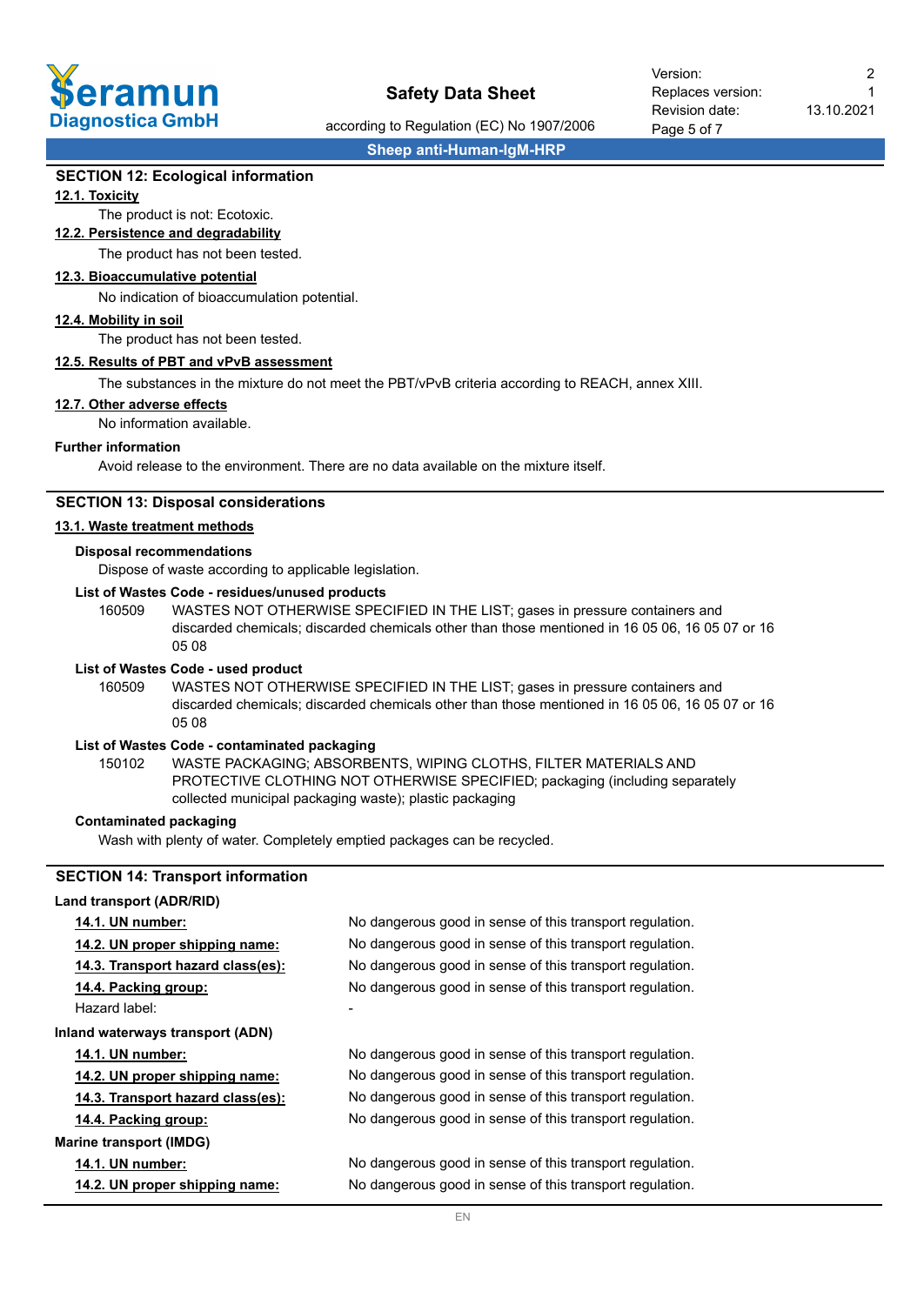

13.10.2021 Revision date: Replaces version: Version: 2

1

| <b>Diagnostica GmbH</b>                                        | according to Regulation (EC) No 1907/2006                                                            | Revision date:<br>Page 6 of 7 | 13.10.ZUZ1 |
|----------------------------------------------------------------|------------------------------------------------------------------------------------------------------|-------------------------------|------------|
|                                                                | <b>Sheep anti-Human-IgM-HRP</b>                                                                      |                               |            |
| 14.3. Transport hazard class(es):                              | No dangerous good in sense of this transport regulation.                                             |                               |            |
| 14.4. Packing group:                                           | No dangerous good in sense of this transport regulation.                                             |                               |            |
| Air transport (ICAO-TI/IATA-DGR)                               |                                                                                                      |                               |            |
| 14.1. UN number:                                               | No dangerous good in sense of this transport regulation.                                             |                               |            |
| 14.2. UN proper shipping name:                                 | No dangerous good in sense of this transport regulation.                                             |                               |            |
| 14.3. Transport hazard class(es):                              | No dangerous good in sense of this transport regulation.                                             |                               |            |
| 14.4. Packing group:                                           | No dangerous good in sense of this transport regulation.                                             |                               |            |
| 14.5. Environmental hazards                                    |                                                                                                      |                               |            |
| <b>ENVIRONMENTALLY HAZARDOUS:</b>                              | No                                                                                                   |                               |            |
| 14.6. Special precautions for user                             |                                                                                                      |                               |            |
| No dangerous good in sense of this transport regulation.       |                                                                                                      |                               |            |
| 14.7. Maritime transport in bulk according to IMO instruments  |                                                                                                      |                               |            |
| No dangerous good in sense of this transport regulation.       |                                                                                                      |                               |            |
| <b>SECTION 15: Regulatory information</b>                      |                                                                                                      |                               |            |
|                                                                | 15.1. Safety, health and environmental regulations/legislation specific for the substance or mixture |                               |            |
| EU regulatory information                                      |                                                                                                      |                               |            |
| 2004/42/EC (VOC):                                              | 0,98 % (9,899 g/l)                                                                                   |                               |            |
| Information according to 2012/18/EU                            | Not subject to 2012/18/EU (SEVESO III)                                                               |                               |            |
| (SEVESO III):                                                  |                                                                                                      |                               |            |
| National regulatory information                                |                                                                                                      |                               |            |
| Water hazard class (D):                                        | 1 - slightly hazardous to water                                                                      |                               |            |
| 15.2. Chemical safety assessment                               |                                                                                                      |                               |            |
|                                                                | Chemical safety assessments for substances in this mixture were not carried out.                     |                               |            |
| <b>SECTION 16: Other information</b>                           |                                                                                                      |                               |            |
| <b>Changes</b>                                                 |                                                                                                      |                               |            |
|                                                                | This data sheet contains changes from the previous version in section(s): $1,3,7,9,13,15$ .          |                               |            |
| Abbreviations and acronyms                                     |                                                                                                      |                               |            |
| CLP: Classification, labelling and Packaging                   |                                                                                                      |                               |            |
| REACH: Registration, Evaluation and Authorization of Chemicals |                                                                                                      |                               |            |
| <b>UN: United Nations</b>                                      | GHS: Globally Harmonised System of Classification, Labelling and Packaging of Chemicals              |                               |            |
| <b>CAS: Chemical Abstracts Service</b>                         |                                                                                                      |                               |            |

DNEL: Derived No Effect Level

DMEL: Derived Minimal Effect Level

PNEC: Predicted No Effect Concentration ATE: Acute toxicity estimate

LC50: Lethal concentration, 50%

LD50: Lethal dose, 50%

LL50: Lethal loading, 50%

EL50: Effect loading, 50%

EC50: Effective Concentration 50%

ErC50: Effective Concentration 50%, growth rate

NOEC: No Observed Effect Concentration

BCF: Bio-concentration factor

PBT: persistent, bioaccumulative, toxic

vPvB: very persistent, very bioaccumulative

ADR: Accord européen sur le transport des marchandises dangereuses par Route

(European Agreement concerning the International Carriage of Dangerous Goods by Road )

RID: Regulations concerning the international carriage of dangerous goods by rail

ADN: European Agreement concerning the International Carriage of Dangerous Goods by Inland Waterways